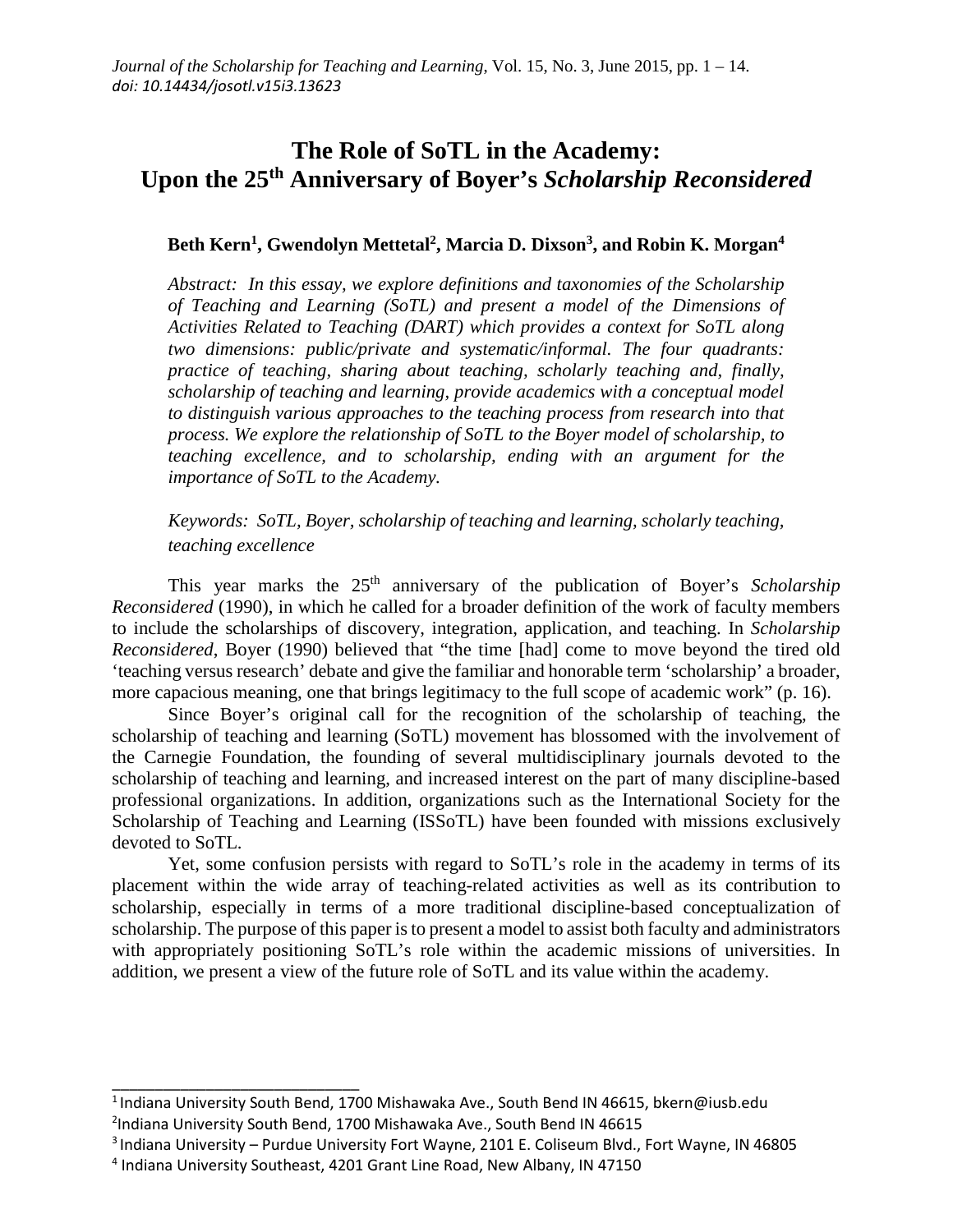#### **What is SoTL?**

Conceptualizations of SoTL have varied over the past 25 years; several authors have confirmed that a lack of consensus persists (e.g., Chalmers, 2011; Potter & Kustra, 2011; Boshier, 2009). McKinney (2007) observed, however, that while differences will likely continue, ". . . there is some agreement by those most involved in the SoTL movement…" that "… the differences that do exist are mostly a matter of degree" (p. 12). She suggests that part of the diversity in conceptualization lies with the evolution of the field over time and part of it rests with the diversity in the disciplines, as several disciplines embraced inquiry into teaching and learning prior to Boyer's call and developed their own constructs. Finally, part of the diversity may be attributed to differing values across organizations of higher learning.

Regardless of the source of diversity, a brief overview of the field's evolution might be helpful. Nearly ten years after the introduction of the Boyer model, Hutchings and Shulman (1999) observed that Boyer's call had been a catalyst for thought and action. Boyer's appeal had taken what Bender and Gray (1999) described as a "private act" of teaching witnessed only by students, to thinking about teaching as "intellectual inquiry… with questions about what is going on and how to explain, support, and replicate answers that satisfy us" (para. 6).

At about that time, a distinction began to emerge between *excellent teaching, scholarly teaching,* and the *scholarship of teaching and learning* (*SoTL*). Hutchings and Shulman (1999) drew the distinction between excellent (very effective) teaching and SoTL by indicating that SoTL requires that the "faculty member must systematically investigate questions related to student learning…with an eye not only to improving their own classroom but to advancing practice beyond it" (p. 13). This view implies at least three important attributes of SoTL versus excellent teaching: that the inquiry must be systematic or methodical to gain credible results, be shared in order to advance the goal of improving practice outside one's own classroom and that the ultimate goal be the students' *learning* that results from the faculty member's teaching. Thus, making public one's inquiry and focusing on students' learning are extensions of Boyer's original model.

In addition to drawing distinctions between excellent teaching and SoTL, distinctions began to emerge between scholarly teaching and SoTL. Shulman (2000) defined scholarly teaching as "teaching that is well grounded in the sources and resources appropriate to the field" whereas SoTL involves making "our work as teachers…public, peer-reviewed and critiqued, and exchanged with other members of our professional communities so they, in turn, can build on our work" (p. 50). In this form, SoTL shares many of the characteristics of discipline-based research.

Excellent teaching, scholarly teaching, and SoTL are all activities related to teaching, but issues remain. What forms of work fall under the umbrella of SoTL? How are these forms to be valued? What is SoTL's future role in academia?

#### **Taxonomies of SoTL**

As might be expected from such broad definitions in an emerging field, the types of activities that can be considered forms of SoTL work are quite diverse; thus there have been many attempts to classify them. Some of these taxonomies help define what SoTL is. Some give insight into the types of research questions that might be the focus of inquiry and/or the methodologies that might be used to address research questions. A sampling of these taxonomies is summarized in Table 1, in the order discussed.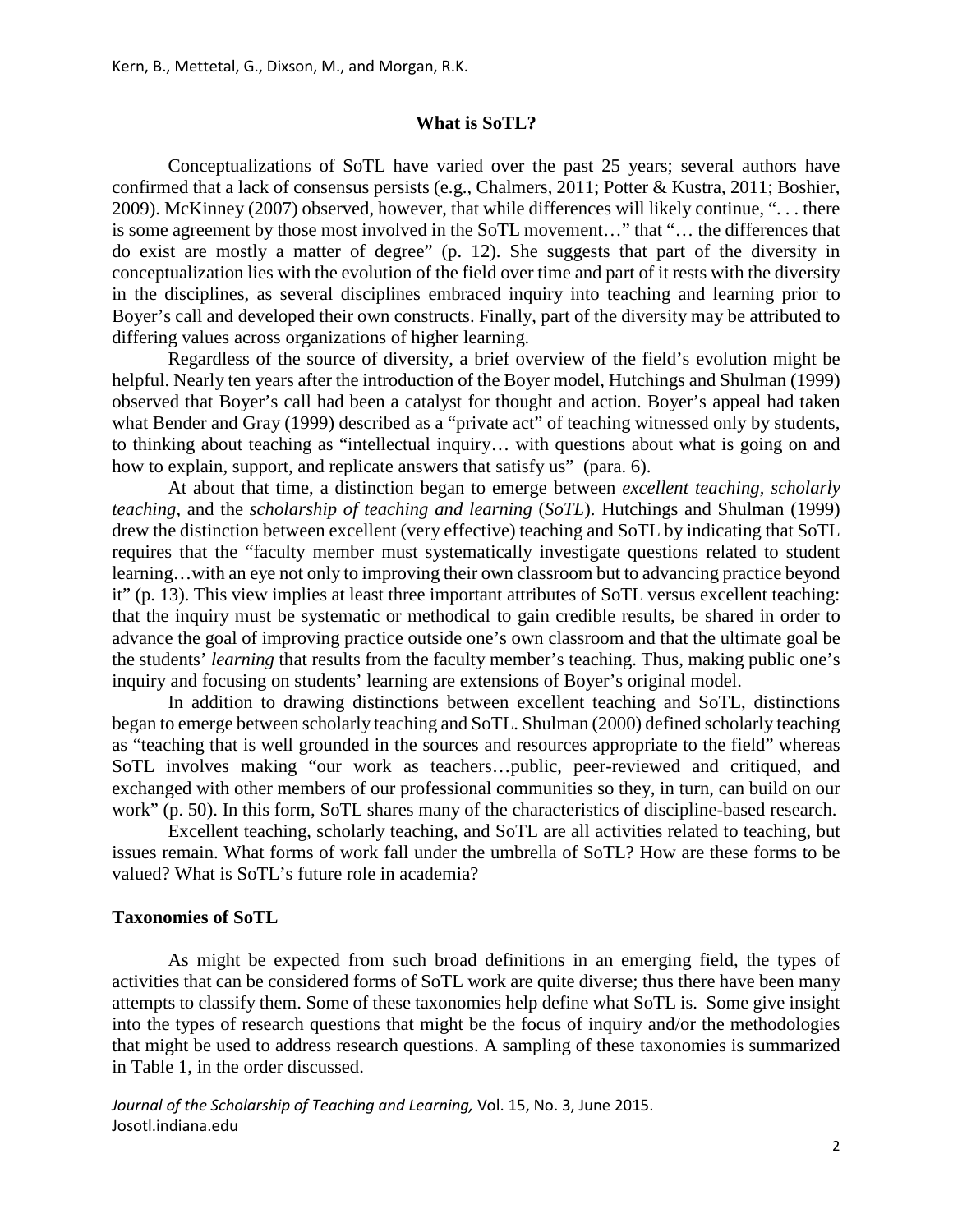# Table 1

*Sampling of Taxonomies within SoTL*

| <b>Author</b>                              | <b>Taxonomy</b>                           |
|--------------------------------------------|-------------------------------------------|
| Hutchings (2000)                           | What works - evidence of effectiveness    |
|                                            | What is - descriptions                    |
|                                            | Visions of the possible                   |
|                                            | New conceptual frameworks                 |
| <b>Nelson</b> (2003)                       | Reports on a particular class             |
|                                            | Reflection from many years of teaching    |
|                                            | Comparisons of courses and student change |
|                                            | across time                               |
|                                            | Experiments                               |
| Weimer (2006)                              | Wisdom of practice (discussion of one's   |
|                                            | teaching)                                 |
|                                            | <b>Research studies</b>                   |
| Mettetal (2001)                            | Traditional educational research          |
|                                            | Classroom action research                 |
| Journal of the Scholarship of Teaching and | Traditional data-driven research          |
| Learning website and reviewer's guide      | (quantitative and qualitative)            |
| (2014)                                     | Reflective essays                         |
|                                            | Literature reviews                        |
|                                            | Case studies                              |
| Journal on Excellence in College Teaching  | Research                                  |
| and annual Lilly Conference on College     | Integration                               |
| Teaching (Witman & Richlin, 2007)          | Application                               |
|                                            | Inspiration                               |
| Teaching and Learning Inquiry, a journal   | Theoretical or scholarly papers           |
| published by the International Society for | Systematic reflections                    |
| the Scholarship of Teaching and Learning   | Syntheses of literature                   |
| (ISSOTL)                                   | Reports on the field                      |
| International Journal of SoTL              | <b>Research articles</b>                  |
|                                            | <b>Essays</b>                             |
| Secret et al. (2011) report of faculty     | Data-driven, classroom-based studies      |
| classifications as SoTL-consensus items    | Publication in peer-reviewed journals and |
|                                            | database                                  |
|                                            | Case studies of teaching and learning     |
|                                            | Presentations at conferences              |
|                                            | Reflective essays on teaching             |
|                                            | Reviews of pedagogic literature           |
|                                            | Authoring textbooks                       |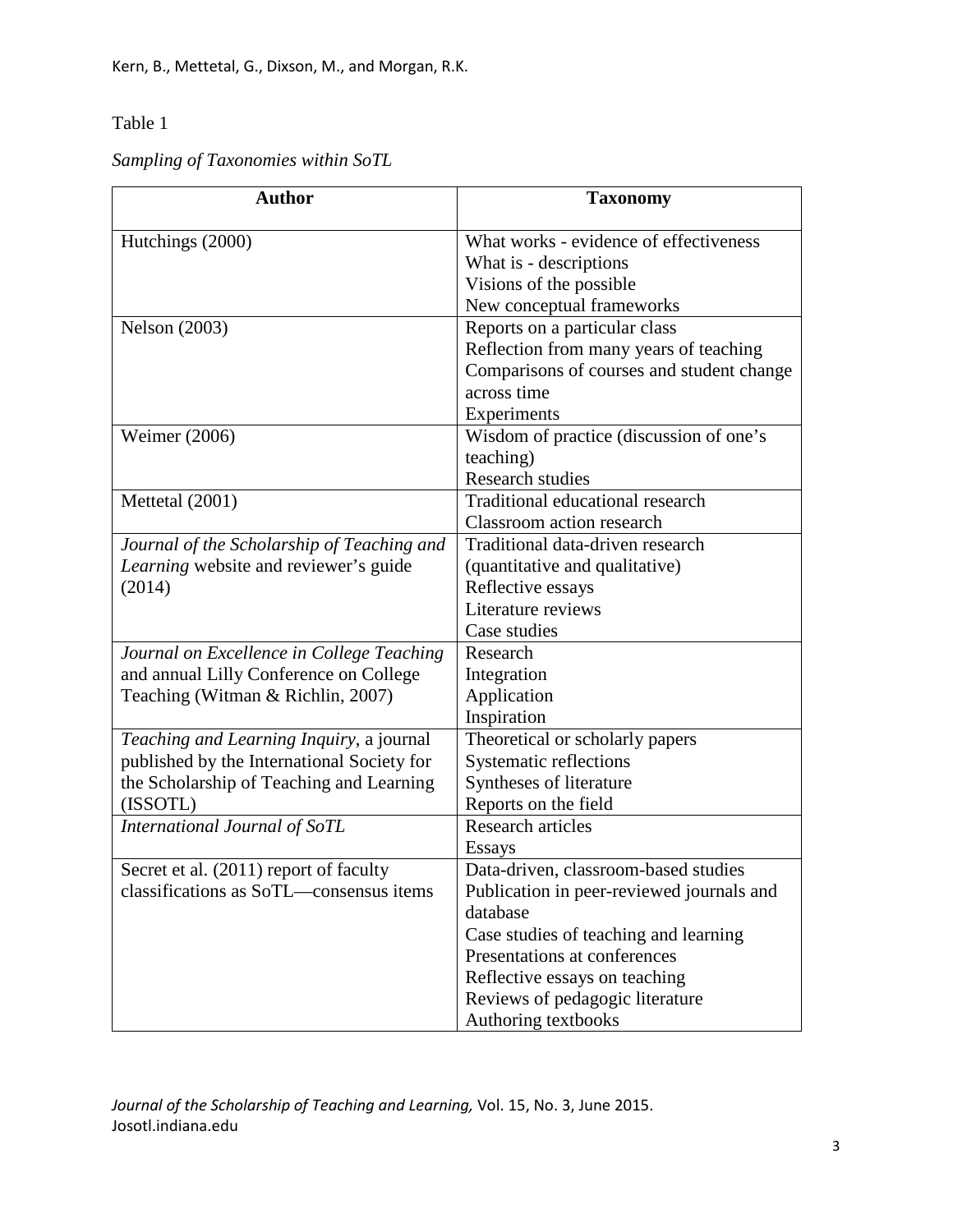Hutchings (2000) sorts SoTL in terms of the questions asked: What works (the effectiveness of various approaches), what is (the students' experience), visions of the possible (what if I tried this?), and new conceptual frameworks (building theories). Nelson (2003) classifies SoTL into five categories according to methodology used, including experiments and reports on a particular class. Weimer (2006) breaks SoTL tactics into two broad categories, wisdom of practice and research studies. Mettetal (2001), drawing from the K-12 teacher-researcher culture, separates teaching and learning research into traditional educational research, with the goal of generalized knowledge, and classroom action research, with the goal of improving one's own class.

The guidelines of various SoTL publications also provide insight. For instance, according to the website of the *Journal of the Scholarship of Teaching and Learning*, the journal accepts traditional data-driven research, reflective essays, literature reviews, and case studies. The *Journal on Excellence in College Teaching* seeks works of research, integration, application, and inspiration (Witman & Richlin, 2007). The focus of the journal, *Teaching and Learning Inquiry,* includes research articles and essays as does the *International Journal of SoTL*.

Secret, Leisey, Lanning, Polich, and Schaub (2011) provided an implied taxonomy when they surveyed faculty to learn what activities they classified as SoTL. The consensus of faculty was that data-driven studies that were published or presented were clearly SoTL, as were case studies, reflective essays on teaching, literature reviews, and authoring textbooks. Developing course materials and writing blogs on education, however, were much less accepted as SoTL, particularly by senior faculty.

While these taxonomies are all very useful, none of them place SoTL within the array of the myriad of teaching-related activities with which faculty engage. SoTL lies at the intersection of teaching and research. As a result, it can be challenging for faculty and administrators to appropriately define SoTL's role and therefore establish its value within a given university's mission. We have developed the Dimensions of Activities Related to Teaching model to address this need.

#### **Dimensions of Activities Related to Teaching (DART)**

Our model, Dimensions of Activities Related to Teaching (DART), organizes teachingrelated activities using two dimensions. We posit that these two dimensions, resulting in four quadrants, capture most of the activities related to teaching. The DART model focuses on the placement of these activities **not** the quality of these activities. Specific instances of teachingrelated activities might vary in quality.

As can be seen in Figure 1, these two dimensions form four quadrants, capturing many of the activities associated with the practice of teaching, scholarly teaching, SoTL, and a previously unrecognized category revealed by these dimensions, sharing about teaching. One dimension that is crucial to the very definition of SoTL, and also helps define other teaching-related activities, is the public-private dimension. Work that is not shared, such as teaching materials for your own classroom, is clearly not SoTL. Publications and presentations, whether empirical or more reflective, can be SoTL. A second dimension that emerges is that of informal versus systematic investigation. Systematic, in this sense, means a methodical, planned, and deliberate process to acquire knowledge. SoTL work does not "just happen;" it requires conscientious consideration, planning, and follow through, regardless of the methodology employed. In considering this continuum, a description of a teaching method or a teaching tip might be considered informal or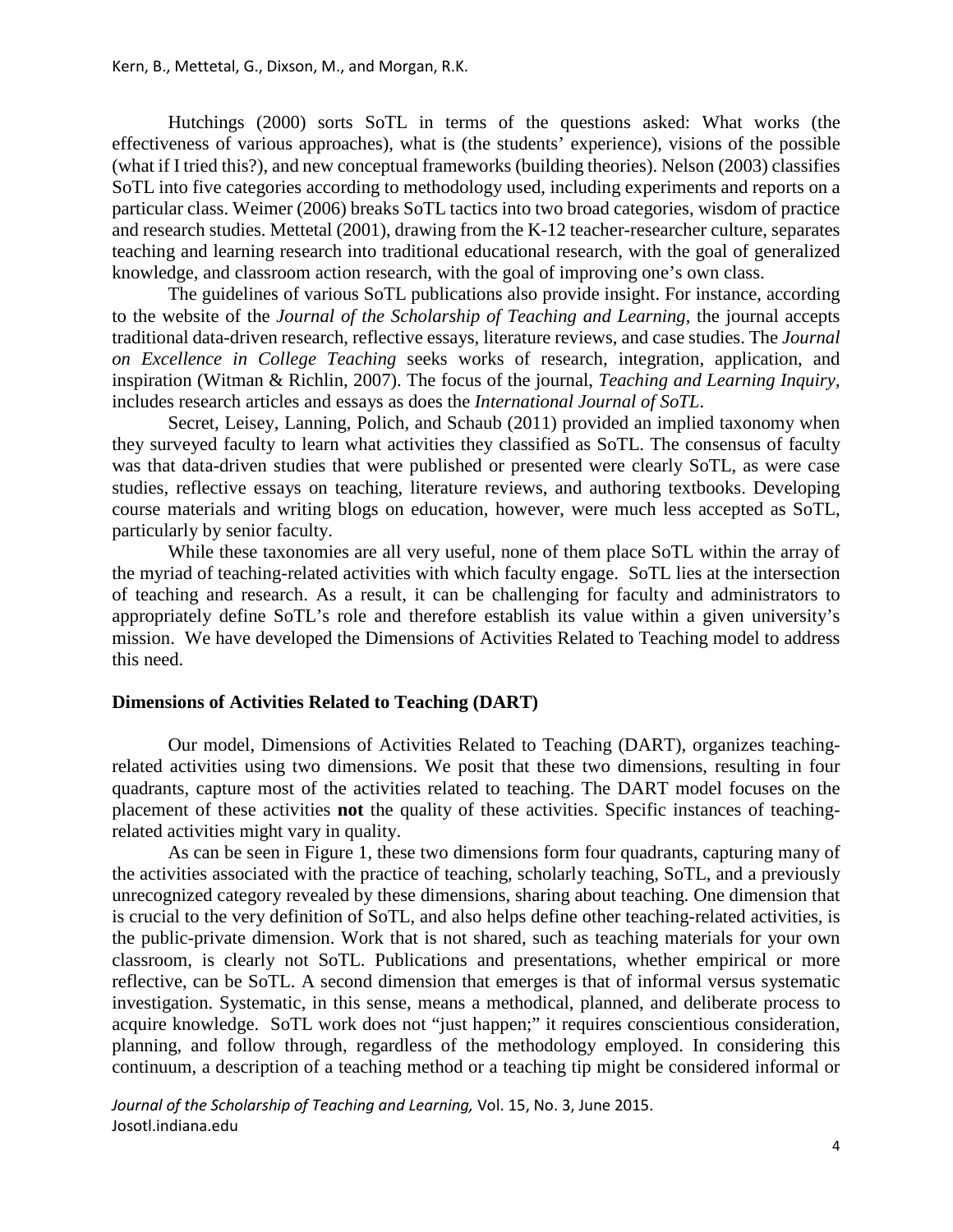less systematic, while an experimental study might be most systematic. As can be seen in Figure 1 below, teaching related activities can be divided into four quadrants using these two dimensions as horizontal and vertical axes.



*Figure 1*. Dimensions of Activities Related to Teaching (DART)

Thus, teaching-related activities may range from relatively private (in one's own classroom) to public (e.g., publication, conference presentations). Likewise, inquiry-based activities range from those that are a result of informal or less systematic investigations such as an experience in the classroom with, for example, anecdotal evidence to a more systematic investigation of experiences. Such systematic investigations may cross classrooms and disciplines or may be based in a single classroom with multiple forms of evidence or perspectives. Considering teaching-related activities from this perspective creates four potential areas: practice of teaching, sharing about teaching, scholarly teaching, and, finally, scholarship of teaching and learning.

*Practice of Teaching.* This quadrant includes activities associated with teaching practice, including documentation of this practice. This documentation is often used for annual evaluation, tenure, promotion, and teaching awards. It is shared only within the confines of an institutional setting or an evaluation decision and is not made public. These activities could include: course and/or curriculum development, teaching innovation, favorite ways of teaching a topic, and documentation of these activities via, for example, teaching portfolios.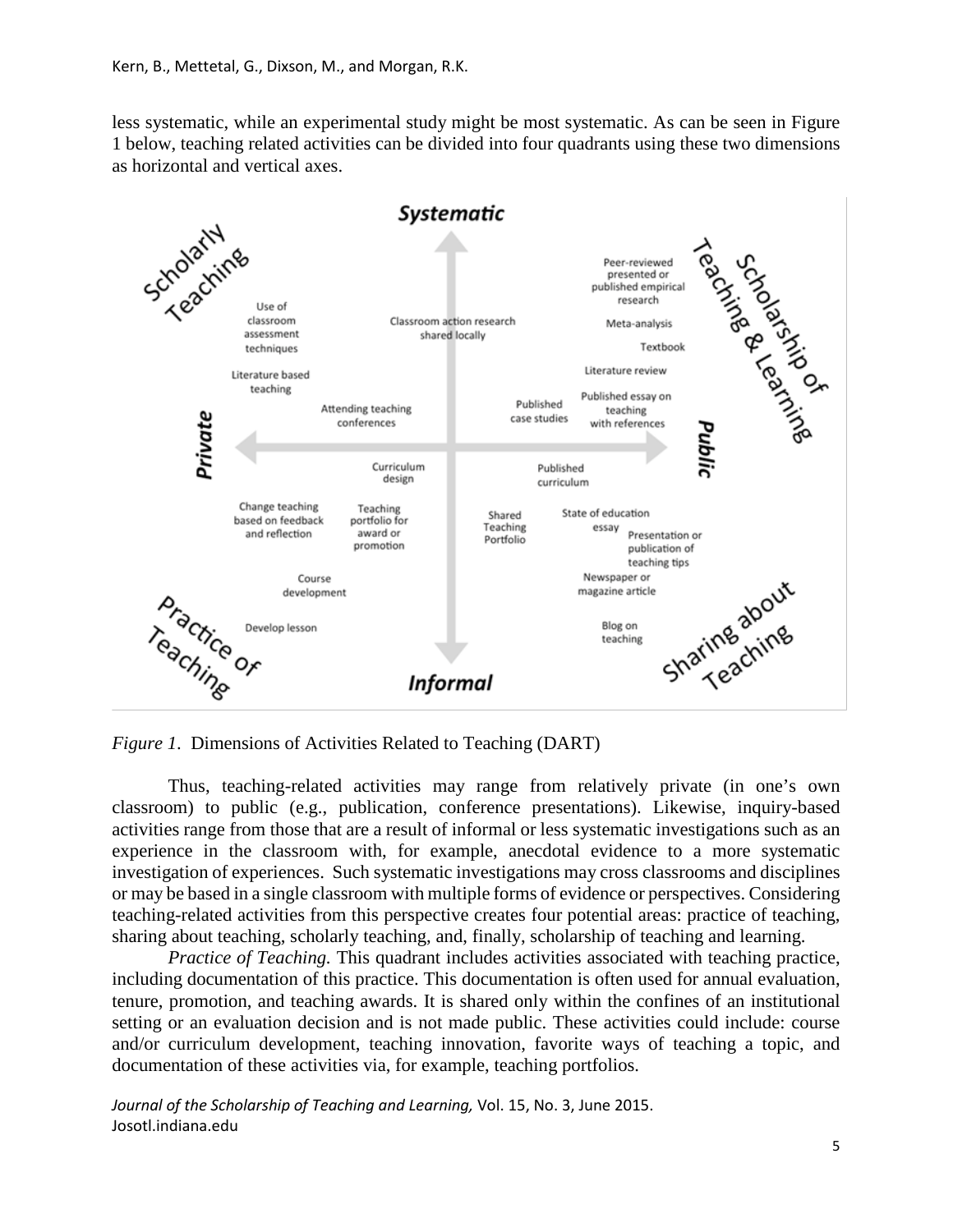Excellent teachers are quite likely to engage in reflection about any problems they notice within their classroom and to implement change based on that reflection. However, within this quadrant, these changes are based on their own intuition or discussions with colleagues. Those same observations and consideration of student evaluations, suggestions, etc. will likely be the only form of assessment of any change that occurs. Teaching, within this quadrant, is a private activity that might be discussed with a teaching consultant, peer reviewer, or colleague, but not presented, published, or systematically assessed.

*Sharing about teaching.* Activities in the sharing about teaching quadrant are very similar to those in the *Teaching Practice* quadrant except that faculty share their challenges, innovations, and successes with others. Their efforts are still relatively informal (i.e., "I had this problem in my classroom and here's what I did to fix it"). There are many excellent teaching articles, web blogs, and workshops that would fall into this category—they provide rich descriptions of particular teaching strategies that have presumably worked for the author. The outcomes may be assessed informally through observations of student behaviors or student work, but the focus is on the teaching activity itself with anecdotal evidence of student learning. The sharing about teaching practices provide ideas for teaching, helps build community, and helps others reflect on their teaching and their experience. This is valuable work and should be recognized by administrators and colleagues. Such conversation considers local constraints and challenges and allows for a discourse that can lead to SoTL work but *it is not SoTL because it does not incorporate the literature on teaching and learning and rarely emerges as a result of systematic investigation.* 

*Scholarly Teaching.* Scholarly teaching occurs when faculty ground their teaching practice in the scholarly literature (Richlin, 2001; Richlin & Cox, 2004; Zakrajsek, 2013). Explorations of teaching and learning in this quadrant may begin with a particular issue or problem but then move to exploring the current relevant research. Vajorczki et al. (2011) found that scholarly teachers reflect on their experiences and then use "evidence-informed approaches" by reading the literature, attending teaching workshops and conferences, or talking to scholars. Activities in this area might include finding a "solution" within the research and moving forward based on that. For instance, a faculty member who wants to increase student engagement with the topic might explore the relevant literature on team-based learning. This faculty member might also systematically assess instructional innovations via classroom assessment techniques, before and after learning assessments, or surveys of student engagement (McKinney, 2004). This type of teaching is reflective, as is the practice of teaching, but it is also steeped in the literature and more systematic in assessing results of change (Hutchings & Shulman, 1999). Scholarly teaching utilizes SoTL to inform and guide pedagogy; *scholarly teaching is not SoTL*. As Richlin and Cox (2004) argue, "The purpose of scholarly teaching is to affect the activity of teaching and the resulting learning, while the scholarship of teaching results in a formal, peer-reviewed communication in appropriate media or venues, which then becomes part of the knowledge base of teaching and learning in higher education" (p. 128).

*Scholarship of Teaching and Learning.* Engaging in the scholarship of teaching and learning is the most representative of both the systematic and the public dimensions. Thus, faculty focusing on the scholarship of teaching and learning are engaging in inquiry in a manner similar to that of disciplinary researchers: "problem posing about an issue of teaching or learning, study of the problem through methods appropriate to the disciplinary epistemologies, applications of results to practice, communication of results, self-reflection, and peer review" (Cambridge, 2010, p. 8). SoTL also serves to build the knowledge and theory base of teaching and learning. The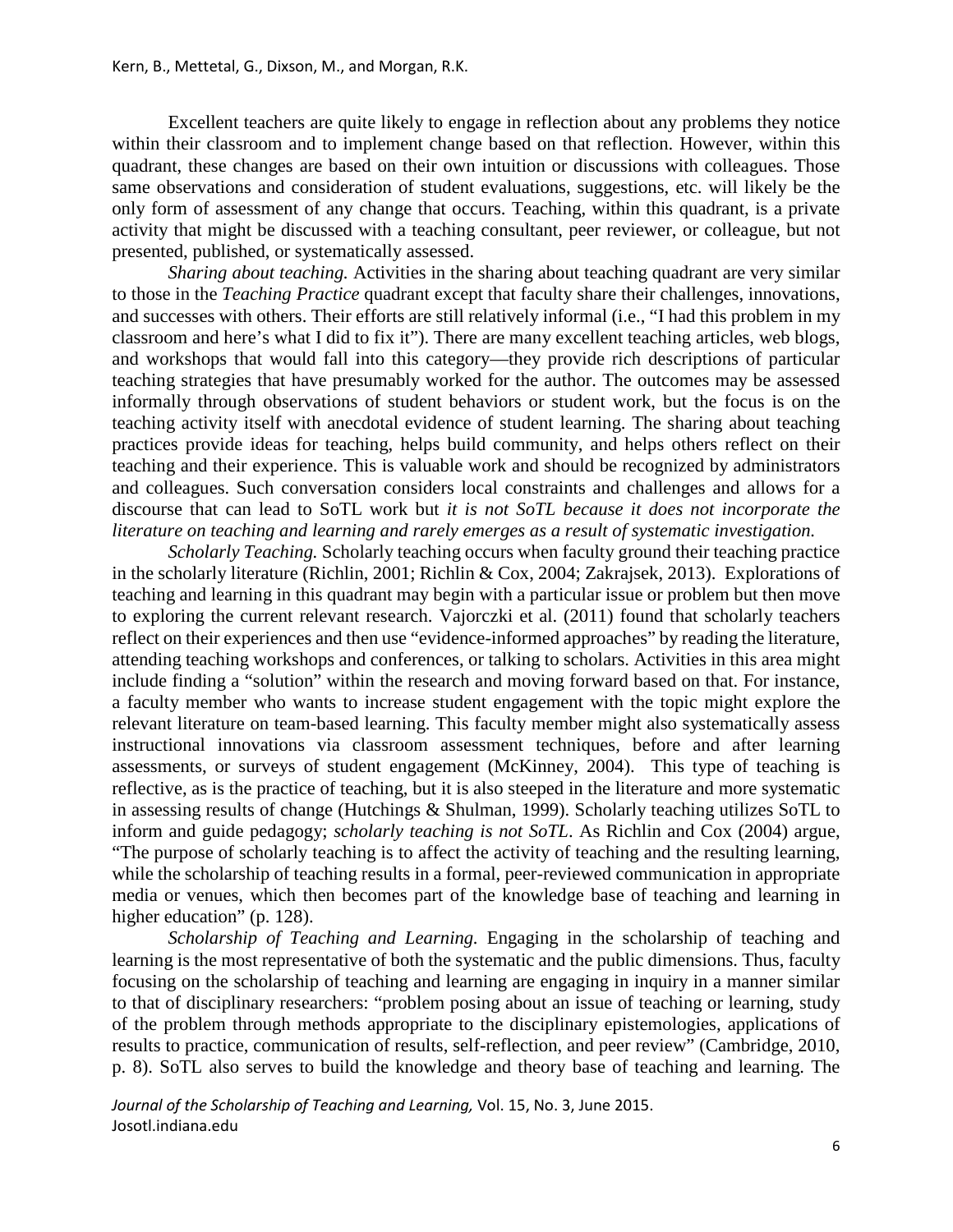exemplar of this quadrant is research that is based in the literature, systematic in methodology, and then peer-reviewed and published/presented (Atkinson, 2001; Glassick, 2000; McKinney, 2004; Shulman, 2000; Vajorczki et al., 2011). This research might be an essay, literature review, or metaanalysis; it might be an empirical study that is descriptive or experimental, using qualitative or quantitative data. In any case, this work would clearly be systematic and public.

#### **The Role of SoTL in the Academy**

SoTL lies at the intersection of teaching and research in a traditional definition of faculty work as teaching, research, and service. However, Boyer wanted to give scholarship a broader meaning than the traditional basic research in the discipline. As the Boyer Model has evolved over the past 25 years, what part does SoTL play in Boyer's original model of scholarship reconsidered?

#### **SoTL's Role in the Boyer Model**

As can be seen in Figure 2, the Boyer model describes the work of a faculty member as encompassing four overlapping functions: the scholarships of discovery, integration, application, and teaching. In the Boyer model, the scholarship of discovery embraces what many label as "research" as well as the creative activity that one would conduct in, for example, the arts. The scholarship of integration aspires to identify and describe conceptual and methodological links between diverse academic disciplines. The scholarship of application attempts to answer how individuals and institutions can use new knowledge and solve problems. And, finally, the scholarship of teaching, as discussed in the Boyer (1990) model "begins with what the teacher knows" (p. 23) or what has now become known as "scholarly teaching."

To Boyer, an inclusive view of scholarship is "that knowledge is acquired through research, through synthesis, through practice, and through teaching" (p. 24). SoTL was not part of the original Boyer model. But, as Figure 2 illustrates, SoTL embraces all four forms of scholarship in the Boyer model and some forms of SoTL reflect the intersection of *all* of Boyer's forms of scholarship. It is clear that much of SoTL lies in the intersection of the scholarships of discovery and teaching; the research questions are focused on building knowledge about teaching and learning. In addition, much of SoTL arises from a faculty member's desire to improve learning in the classroom and to apply what he or she learns from the inquiry to the classroom. The intention of SoTL is to share what has been a private act with the greater academic community so that this wisdom can be shared and does not disappear upon a faculty member's retirement. Thus, a contribution to the scholarship of application lies at the heart of much SoTL work. In addition, as SoTL has grown, the connections across the disciplines have blossomed, thus enriching the scholarship of integration. While some ways of knowing are unique to particular disciplines, there is much that is and will be shared across the disciplines. Team based learning, for instance, is now used in the sciences, health education, business, law (Michaelsen, Knight, & Fink, 2004), and communication. Probing these commonalities across the disciplines forms another group of SoTL studies. In a sense, SoTL may be the broadest application of the Boyer model in academia in that it often involves all four of Boyer's scholarships.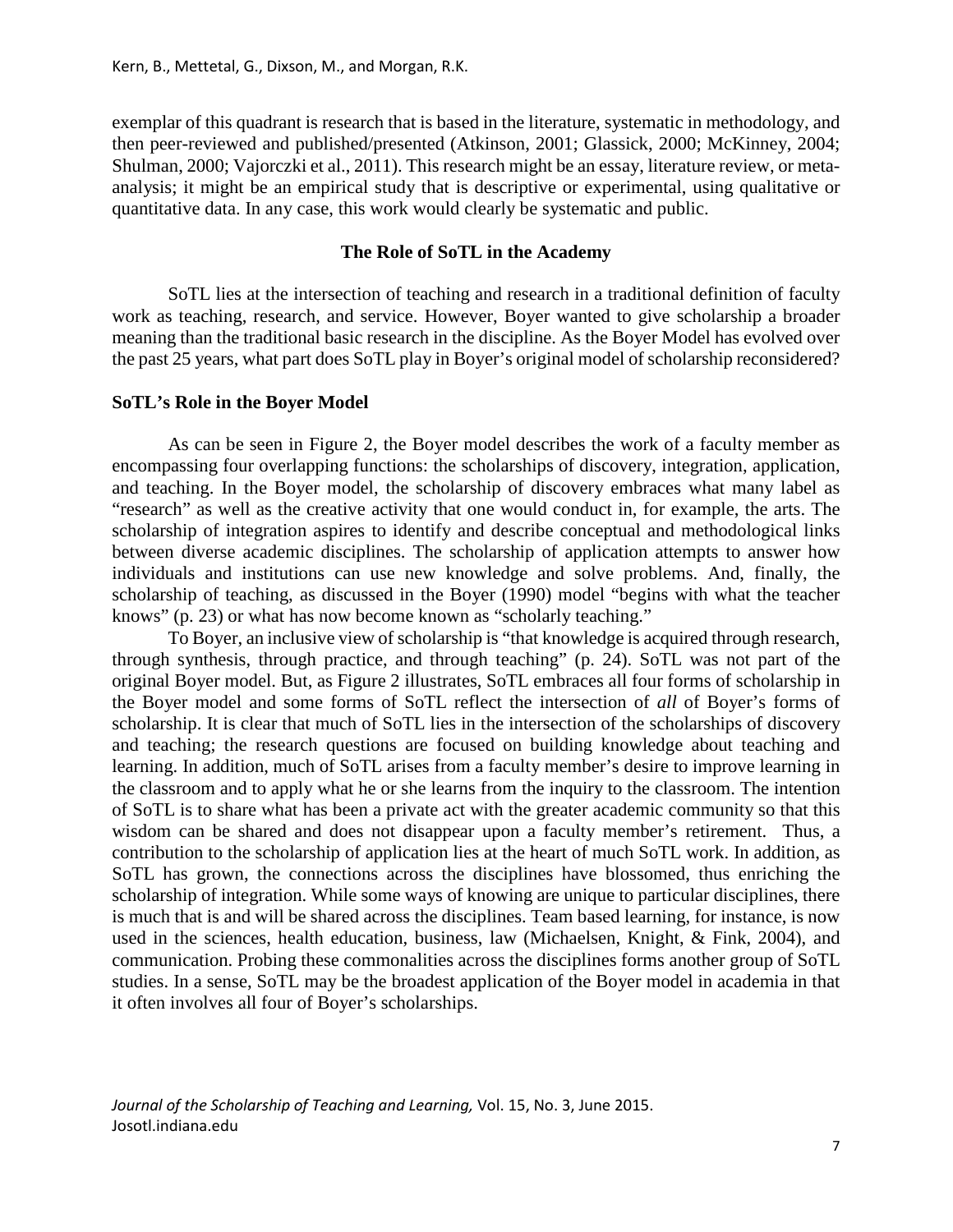

of Teaching, Discovery, Application & Integration

*Figure 2*. Incorporating SoTL into the Boyer Model

## **SoTL's Role on the Campus**

Besides exemplifying all four areas of Boyer's model, SoTL often lies at the intersection of the traditional categorization of faculty work: teaching, research, and service. A faculty member engaged in SoTL research is likely to apply findings to his/her own teaching, publish research so others can gain from that exploration, perform service reviewing for teaching journals, be active with teaching organizations, serve on campus committees, and/or serve with centers related to teaching. While SoTL's place at the heart of academia can make it an exciting pursuit, recognizing and rewarding such efforts can become a complex issue at some institutions where reward structures are based on mutually exclusive categories of teaching, research, and service.

Are the activities pursued by faculty practicing SoTL valued by the larger university culture? As Forrest (2013) so eloquently argues, "…for scholarly work in teaching and learning to increase, then it has to matter to someone other than him-or her-self. The work has to matter in the researcher's department, and it has to matter at tenure and promotion time" (p. 77). The reward structure for faculty is often established at the institutional level and can be modified by units within the institution. As Witman and Richlin (2007) point out, scholarly recognition emanates from a faculty member's discipline. Thus, the value of SoTL at an institution may vary from department to department.

SoTL faces two challenges to being valued by academic institutions, particularly those constituencies that have ultimate authority for decisions regarding faculty raises, tenure, and promotion. The first is whether or not the various activities here described as falling under the umbrella of SoTL are valued either by the larger institution or the academic department. It is clear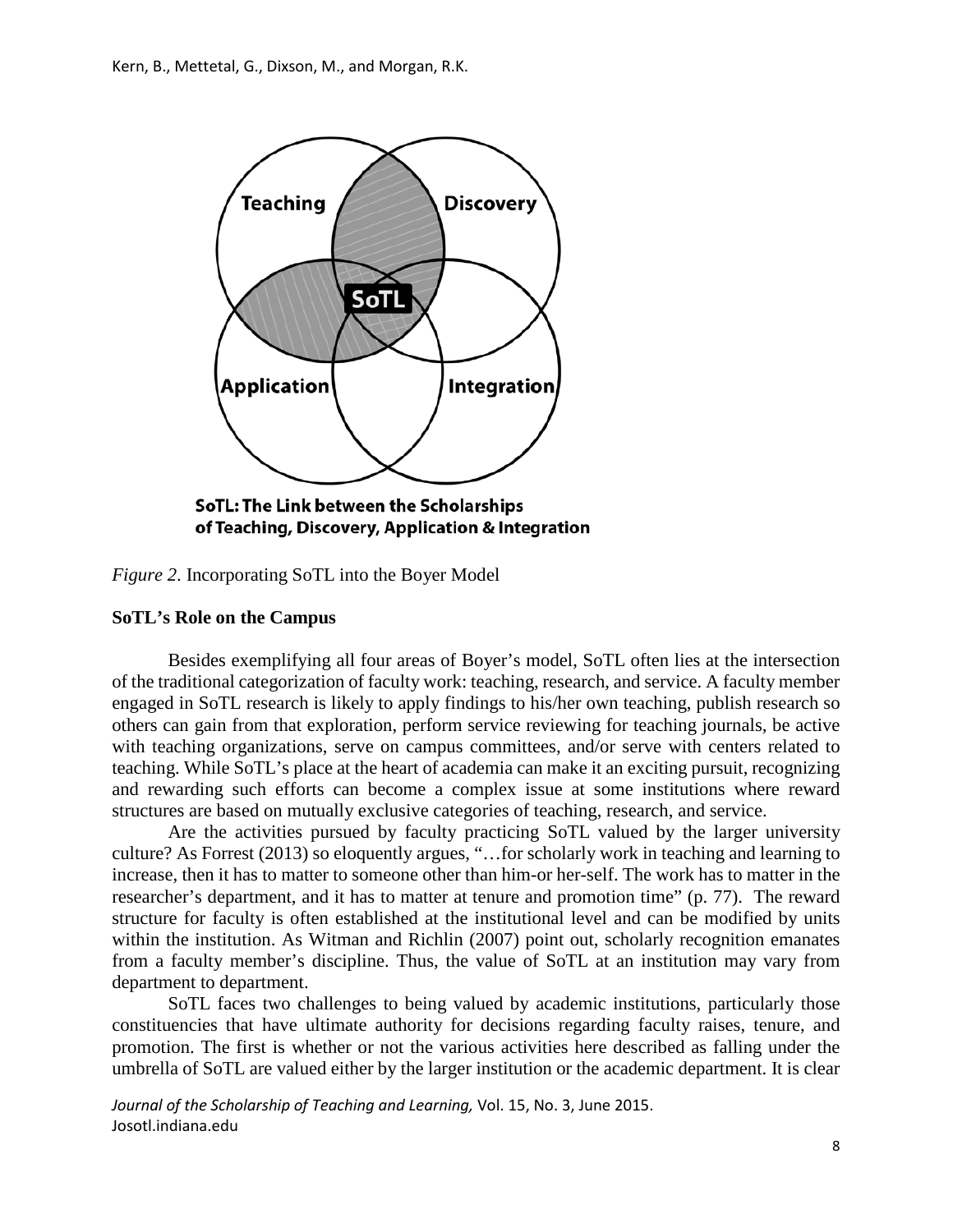that academic institutions have struggled in determining how best to fit faculty who embrace professional development in teaching and SoTL into the institution's reward structure. Cuban (1999) observes that faculty who are interested in the scholarship of teaching and learning quickly discover that there is scant university support for their efforts. McKinney (2004) echoes this observation stating "…SoTL work receives little support, reward, or recognition" (p. 7).

A second, but related issue, is the extent to which these activities are conceptualized as fulfilling a faculty member's teaching versus research responsibilities. While some institutions evaluate faculty members holistically, others require faculty to categorize their efforts into one of three categories: teaching, research/scholarship, or service. McKinney (2004) observes that sometimes SoTL "is categorized within reward systems as teaching rather than scholarship" (p. 7). By its nature, SoTL lies in the intersection between teaching and research and contributes to both, thus we believe that faculty should be able to place SoTL in either category.

*SoTL as evidence of teaching excellence.* A faculty member might choose to include SoTL research as evidence of strength in teaching. Although SoTL activities are research, given that those engaged in SoTL are *by definition* more informed about teaching practice, SoTL could reasonably be used in support of a teaching case. We are disturbed by a growing trend in researchintensive universities, however, to *require* SoTL publications as an indication of excellence in teaching. There is an appealing simplicity to this approach, particularly to those whose career focus is scholarship. However, requiring SoTL may lead to undervaluing a segment of the faculty engaged in excellent teaching via the other three quadrants of activities, directly contrary to what Boyer was trying to achieve. Although SoTL might be included in the teaching portfolio, it should not be necessary or considered sufficient to demonstrate excellence in teaching.

For instance, Vajorczki et al. (2011) found that faculty whom they identified as scholarly or engaged in SoTL had much higher rates of reading the literature, implementing new ideas, and assessing the impact on learning; thus engaging in SoTL would seem to encourage, but not guarantee, excellent teaching. However, we would argue that there are other paths to excellent teaching. While excellent teachers should reflect on their teaching and make improvements over time, they should not be required to engage in systematic inquiry regarding their teaching nor make it public.

For those who seek promotion or tenure on the basis of excellence in teaching, criteria should emphasize effective student learning and value the multiple paths toward accomplishing it via teaching practice, sharing about teaching, scholarly teaching, or SoTL. The faculty member might choose to include SoTL research as evidence of strength in teaching. In universities where faculty members are evaluated more holistically, SoTL might allow faculty to integrate their research, teaching, and service.

*SoTL as evidence of research excellence.* Faculty who wish to categorize their SoTL as research may face resistance from evaluators, and be required to justify how their efforts constitute a recognizable research enterprise. If a faculty member is faced with this predicament, what may be used as a basis for placing SoTL within the "research" category? Definitions of SoTL are closely aligned with definitions of "research." Felten (2013) defines five principles of good practice in SoTL: inquiry focused on student learning, grounded in context, methodologically sound, conducted in partnership with students, and appropriately public. With the exception of "inquiry focused on student learning" and "conducted in partnership with students" which are principles connected to SoTL as a discipline, the other principles are those shared with disciplinebased inquiry and general definitions of research. Felton's observations regarding good practice in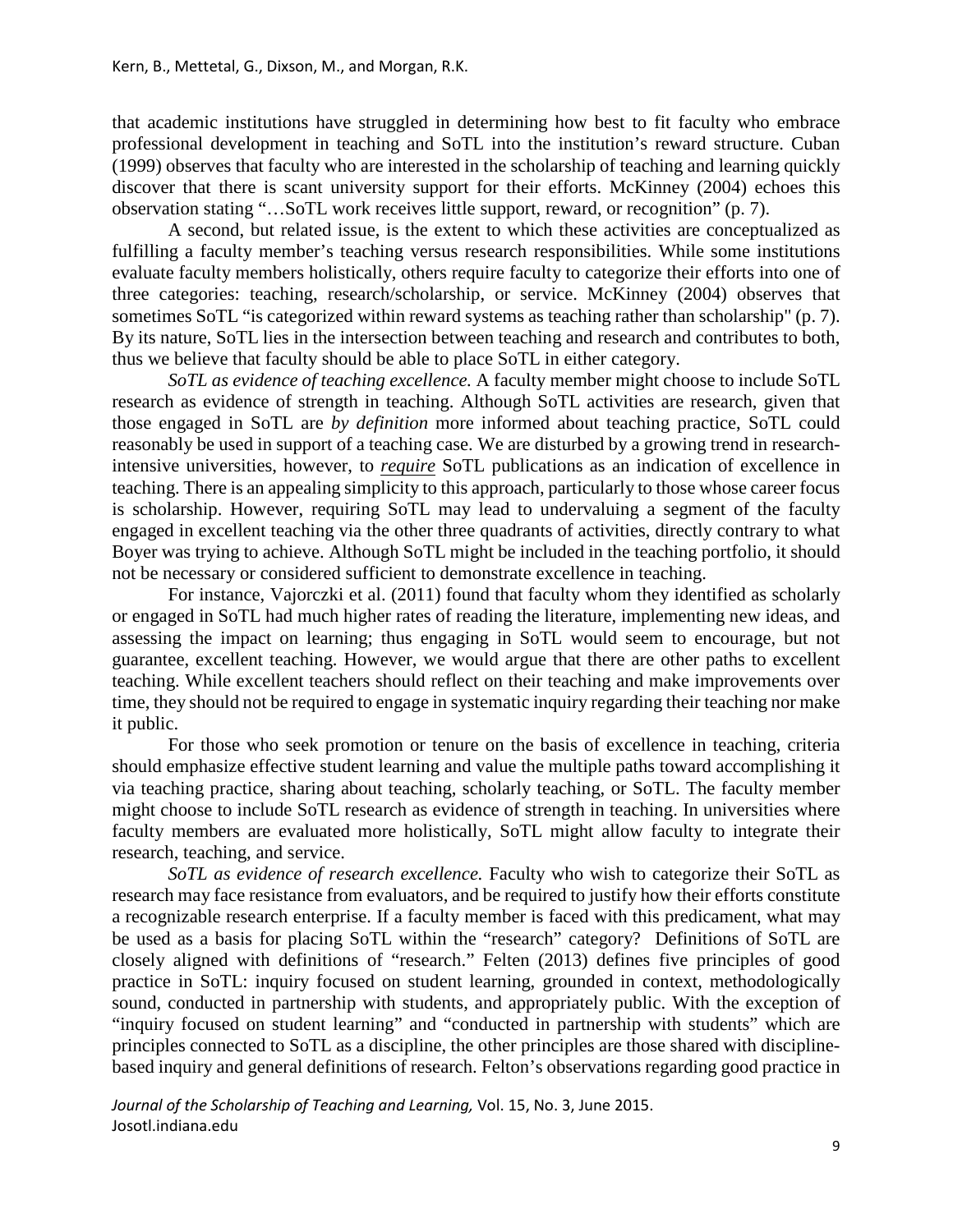SoTL echo those of the Tri-Council Agencies of Canada (the Canadian Institutes of Health Research, the Natural Sciences and Engineering Research Council of Canada, and the Social Sciences and Humanities Research Council of Canada, 2010), "Research is an undertaking intended to extend knowledge through disciplined inquiry or systematic investigation" (pg. 7). U.S. federal regulations define research as "a systematic investigation including research development, testing, and evaluation, designed to develop or contribute to generalizable knowledge" (45 CFR 46.102, Protection of Human Subjects 2009). The National Science Foundation defines applied research "as systematic study to gain knowledge or understanding necessary to determine the means by which a recognized and specific need may be met" (Definitions, para. 2). SoTL clearly falls under the umbrella of commonly accepted constructs of research. Nonetheless, scholarship, in many places, is still being defined as only discipline-based; rejecting the commonly held construct of systematic inquiry made public for determining what is scholarship.

Such a stance is unfortunate, given that teaching is the one activity that unites all university instructors, even across disparate academic specialties. This is particularly true given the increase in interdisciplinary programs in areas such as race and ethnic studies, global studies, women's studies (Knight, Lattuca, Kimball, & Reason, 2012), environmental education (Vincent & Focht, 2011), business (Bajada & Trayler, 2013), and health science (Bachrach & Robert, 2015). Moreover, the characteristics that define effective instruction have been the focus of systematic research for more than half a century (e.g., Hattie & Anderman, 2013), and SoTL represents the major contemporary vehicle for further refining instructional "best practices."

Perhaps the reluctance by some to consider SoTL as research goes back to what Boyer (1990) recognized when he introduced his model, "what's really being called into question is the reward system and the key issue is this: what activities of the professoriate are most highly prized? After all, it's futile to talk about improving the quality of teaching if, in the end, faculty are not given the recognition for the time they spend with students" (p. xi). Boyer's work was published at a time when universities - even those universities who described teaching as their primary mission - were focusing more and more on research productivity. Boyer's call for valuing teaching as scholarship did not originally involve an inquiry-based approach. It is ironic that inquiry into teaching has evolved beyond Boyer's original vision, but resistance to value this inquiry persists because the focus of the inquiry is teaching.

#### **The Future Role of SoTL in Academia**

So, where does this leave us? What might we envision for the next 25 years? Ten years after the Boyer Model's introduction, Lazerson, Wagener, and Shumanis (2000, p. 19) observed "perhaps one day institutional prestige in higher education will be based on teaching and learning not just on resources and research." While institutional prestige based on teaching may be further in the future, the days of having resources tied to the quality of teaching and learning are here. Both accreditation and state funding formulas are increasingly linked to evidence of student learning. If institutions want their faculty to spend more time investing in high quality teaching and understanding effective pedagogy via SoTL, then rewarding faculty through raises, tenure, and promotion is a path for doing so. Up to this point, faculty engaged in SoTL have often settled for less prestige, smaller raises, and reduced likelihood of tenure and promotion unless they also maintain a robust disciplinary research program. In essence, these faculty are engaging in two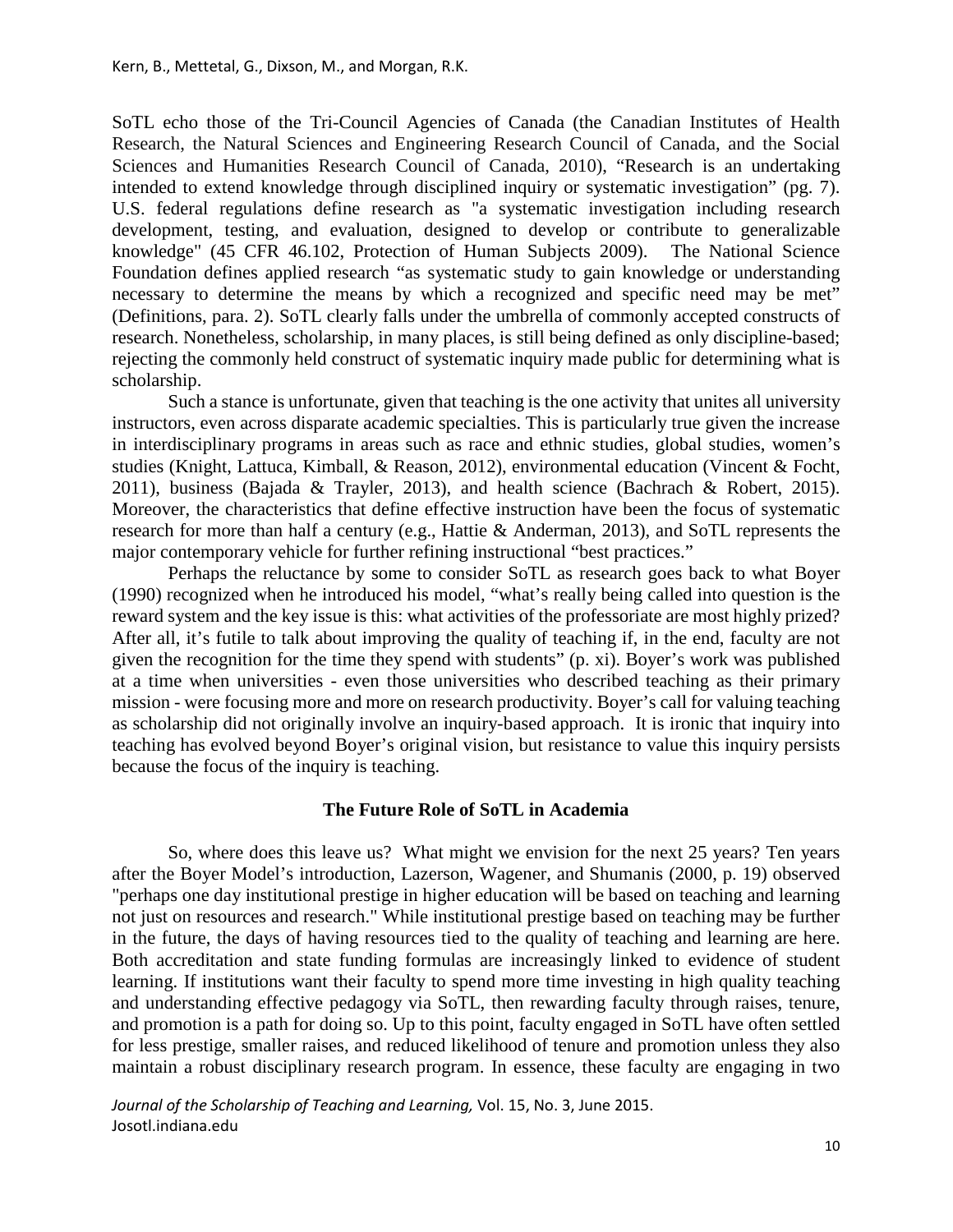research programs - disciplinary and SoTL - with one valued by the institution and the other not. If institutions find SoTL valuable because of the insight it gives to enhancing the quality of student learning, then appropriately valuing it could extend its application from the passionate to the willing. The DART model offers a structure upon which to base arguments by faculty or administrators for the inclusion of SoTL as research as well as to better acknowledge the other important activities related to teaching.

In addition, SoTL's role in identifying effective instructional practices can be viewed as an essential part of forming evidence-based decisions for the university. Most professions that deliver a service to others are characterized by a research history, the purpose of which is to identify bestpractices for delivery of the service. Medicine, as an example, can no longer justify practices based solely on clinical intuition or individual practitioner bias (e.g., Gillam & Siriwardena, 2014). The contemporary movement toward evidence-based medicine clearly represents a mandate for datadriven clinical practice. This "raising of the bar" has been increasingly embraced by other professions, including educators and psychologists, as a necessary step in ensuring accountability to one's stakeholders. Institutions of higher education are currently beset with a multitude of challenges to their hegemony, including enhanced online instructional opportunities and increasing student tuition rates. Within this context, it is imperative that universities base their decisions on high quality evidence. College faculty are especially well positioned to be primary contributors to this evidence, and universities that encourage systematic initiatives to support SoTL work may be more capable of navigating both known and unforeseen currents in the future of higher education.

SoTL has a vital and important role for students in the form of enhanced learning outcomes and for academia as a learning-centered enterprise. At this point it is a vastly under-utilized resource at many universities. By appropriately defining the role of SoTL within their missions and valuing SoTL within their faculty's work, universities have the opportunity to enhance learning across academia.

## **References**

Atkinson, M. P. (2001). The scholarship of teaching and learning: Reconceptualizing scholarship and transforming the academy. *Social Forces, 79*(4), 1217-1230.

Bachrach, C., & Robert, S. (2015). Training in interdisciplinary health science: Current successes and future needs. *Institute of Medicine Roundtable on Population Health Improvement.* Retrieved from: [http://www.iom.edu/~/media/Files/Activity%20Files/PublicHealth/PopulationHealthImproveme](http://www.iom.edu/%7E/media/Files/Activity%20Files/PublicHealth/PopulationHealthImprovementRT/15-JUN-01/PHS%20Training%20Prelim%204-9-15.pdf) [ntRT/15-JUN-01/PHS%20Training%20Prelim%204-9-15.pdf](http://www.iom.edu/%7E/media/Files/Activity%20Files/PublicHealth/PopulationHealthImprovementRT/15-JUN-01/PHS%20Training%20Prelim%204-9-15.pdf)

Bajada, C., & Trayler, R. (2013). Interdisciplinary business education: Curriculum through collaboration. *Education + Training, 55*(4/5), 385-402. doi: 10.1108/00400911311326027

Bender, E, & Gray, D. (1999). The scholarship of teaching. *Research and Creative Activity, 22*(1). Retrieved from [http://www.indiana.edu/~rcapub/v22n1/p03.html.](http://www.indiana.edu/%7Ercapub/v22n1/p03.html)

Boshier, R. (2009). Why is the scholarship of teaching and learning such a hard sell? *Higher Education Research & Development, 28*(1), 1-15. doi: 10.1080/07294360802444321 *Journal of the Scholarship of Teaching and Learning,* Vol. 15, No. 3, June 2015. Josotl.indiana.edu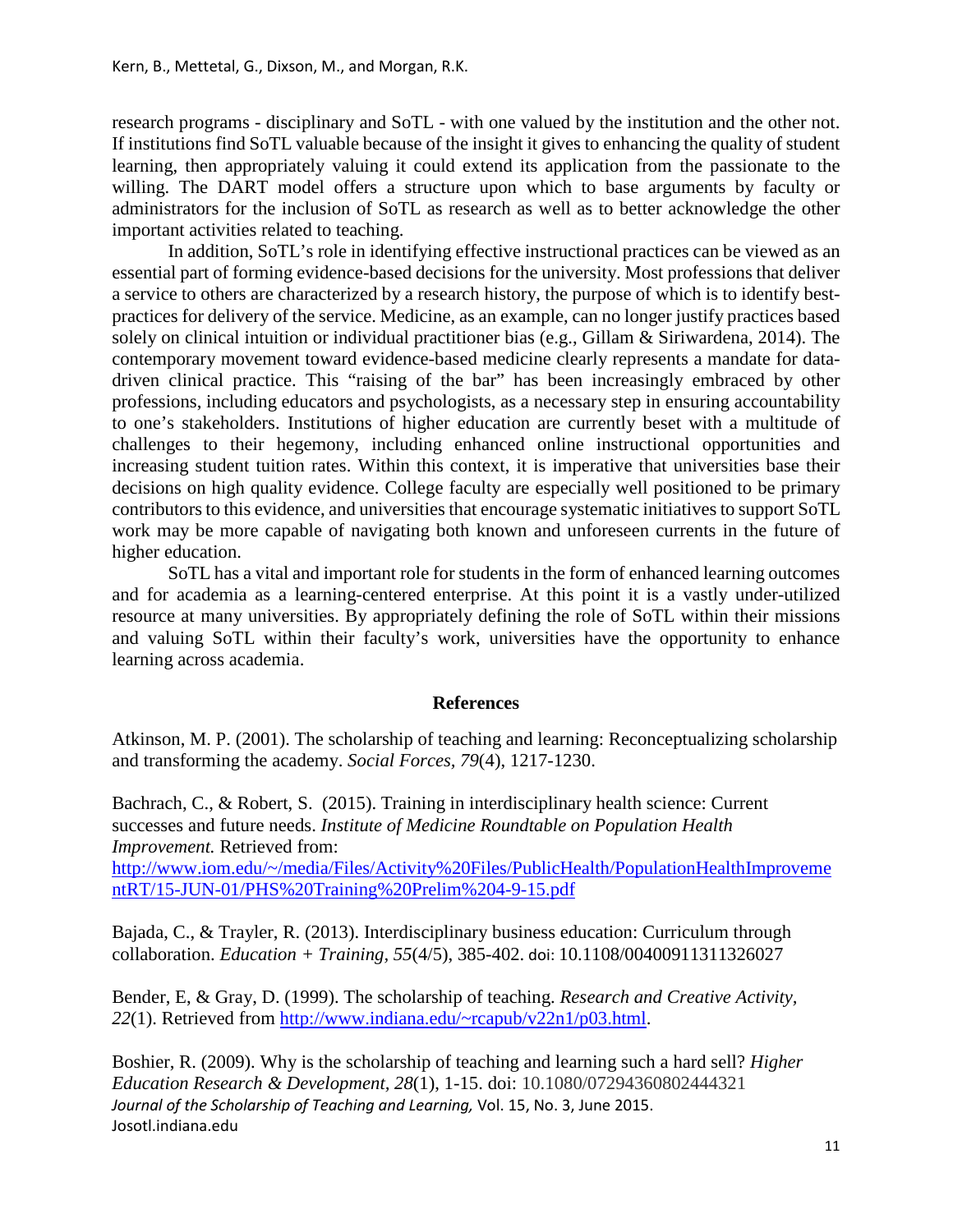Boyer, E. (1990). *Scholarship reconsidered: Priorities of the professoriate.* Princeton, NJ: Carnegie Foundation for the Advancement of Teaching.

Cambridge, B. (2010). Fostering the scholarship of teaching and learning: Communities of practice. In D. Lieberman & C. Wehlburg, (Eds.). *To improve the academy.* Bolton, MA: Anker.

Canadian Institutes of Health Research, Natural Sciences and Engineering Research Council of Canada, and Social Sciences and Humanities Research Council of Canada (2010). *Tri-Council Policy Statement: Ethical Conduct for Research Involving Humans.* Retrieved from [http://www.pre.ethics.gc.ca/pdf/eng/tcps2/TCPS\\_2\\_FINAL\\_Web.pdf.](http://www.pre.ethics.gc.ca/pdf/eng/tcps2/TCPS_2_FINAL_Web.pdf)

Chalmers, D. (2011). Progress and challenges to the recognition and reward of the scholarship of teaching in higher education. *Higher Education Research & Development, 30*(1), 25-38. doi:10.1080/07294360.2011.536970.

Code of Federal Regulations (2009). *Title 45 Public Welfare. Part 46 Protection of Human Subjects.* Retrieved from [http://www.hhs.gov/ohrp/humansubjects/guidance/45cfr46.html#46.102](http://www.hhs.gov/ohrp/humansubjects/guidance/45cfr46.html%2346.102)

Cuban, L. (1999). *How scholars trumped teachers: Change without reform in university curriculum, teaching and research, 1890-1990.* New York: Teachers College Press.

Felten, P. (2013). Principles of good practice in SoTL. *Teaching & Learning Inquiry, 1*(1), 121- 125. doi: 10.2979/teachlearninqu.1.1.121

Forrest, K. (2013). Utopia University: A faculty member reflects on recommendations for the future of SoTL. *Insight: A Journal of Scholarly Teaching, 8*, 73-79.

Gillam, S., & Siriwardena, A. N. (2014). Evidence-based healthcare and quality improvement. *Quality in Primary Care, 22*(3), 125-132.

Glassick, C. E. (2000). Boyer's expanded definition of scholarship, the standards for assessing scholarship, and the elusiveness of the scholarship of teaching. *Academic Medicine, 75*(9), 877- 880.

Hattie, J., & Anderman, E. M. (Eds.). (2013). *International guide to student achievement*. New York: Routledge.

Hutchings, P. (2000). *Opening lines: Approaches to the scholarship of teaching and learning.* Menlo Park, CA: Carnegie.

Hutchings, P., & Shulman, L. (1999). The scholarship of teaching new elaborations, new developments. *Change, 31*(5), 11-15.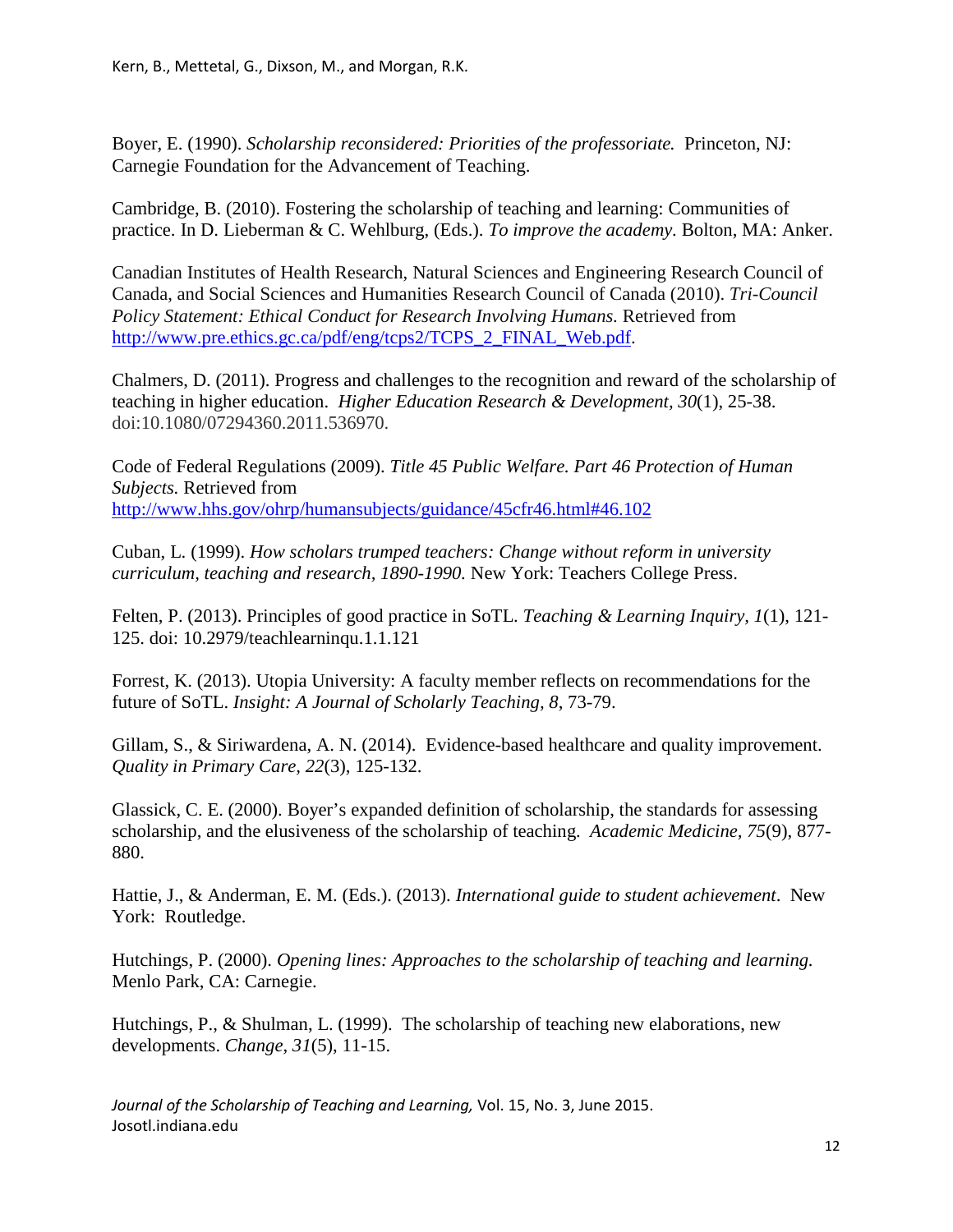Knight, D.B., Lattuca, L.R., Kimball, E.W. & Reason, R.D. (2012). Understanding interdisciplinarity: Curricular and organizational features of undergraduate interdisciplinary programs. *Innovative Higher Education*, *37*(2). doi: 10.1007/s10755-012-9232-1

Lazerson, M., Wagener, U., & Shumanis, N. (2000). What makes a revolution? Teaching and learning in higher educations, 1980-2000. *Change*, *32*(3), 12-19.

McKinney, K. (2004). The scholarship of teaching and learning: Past lessons, current challenges, and future visions. *To Improve the Academy, 22,* 3-19.

McKinney, K. (2007). *Enhancing learning through the scholarship of teaching and learning: The challenges and joys of juggling*. San Francisco, CA: Jossey-Bass.

Mettetal, G. (2001). The what, why, and how of classroom action research. *The Journal of the Scholarship of Teaching and Learning, 2*(1), 6-13.

Michaelsen, L. K., Knight, A. B., & Fink, L. D. (2004). *Team-based learning: A transformative use of small groups in college teaching.* Sterling, VA: Stylus.

National Science Foundation. (n.d.). *Definitions of research and development.* Retrieved from: [http://www.nsf.gov/statistics/randdef/fedgov.cfm.](http://www.nsf.gov/statistics/randdef/fedgov.cfm)

Nelson, C. E. (2003). Doing it: Examples of several of the different genres of the scholarship of teaching and learning. *Journal of Excellence in College Teaching, 14,* 85-94. Potter, M. K., & Kustra, E. (2011). The relationship between scholarly teaching and SoTL: Models, distinctions, and clarifications. *International Journal for the Scholarship of Teaching and Learning,* 5. Retrieved from [http://www.georglasouthern.edu/ijostl.](http://www.georglasouthern.edu/ijostl)

Richlin, L. (2001). Scholarly teaching and the scholarship of teaching. *New Directions for Teaching and Learning*, 86, 57-68.

Richlin, L., & Cox, M. D. (2004). Developing scholarly teaching and the scholarship of teaching and learning through faculty learning communities. *New Directions for Teaching and Learning, 97,* 127 – 135.

Secret, M., Leisey, M., Lanning, S., Polich, S. L., & Schaub, J. (2011). Faculty perceptions of the scholarship of teaching and learning: Definition, activity level and merit considerations at one university. *Journal of the Scholarship of Teaching and Learning*, *11*(3), 1-20.

Shulman, L. (2000). From Minsk to Pinsk: Why a scholarship of teaching and learning? *The Journal of the Scholarship of Teaching and Learning, 1*(1), 48-53.

Vajorczki, S., Savage, P., Martin, L., Brin, P., & Kustra, E. D. H. (2011). Good teachers, scholarly teachers, and teachers engaged in scholarship of teaching and learning: A case study